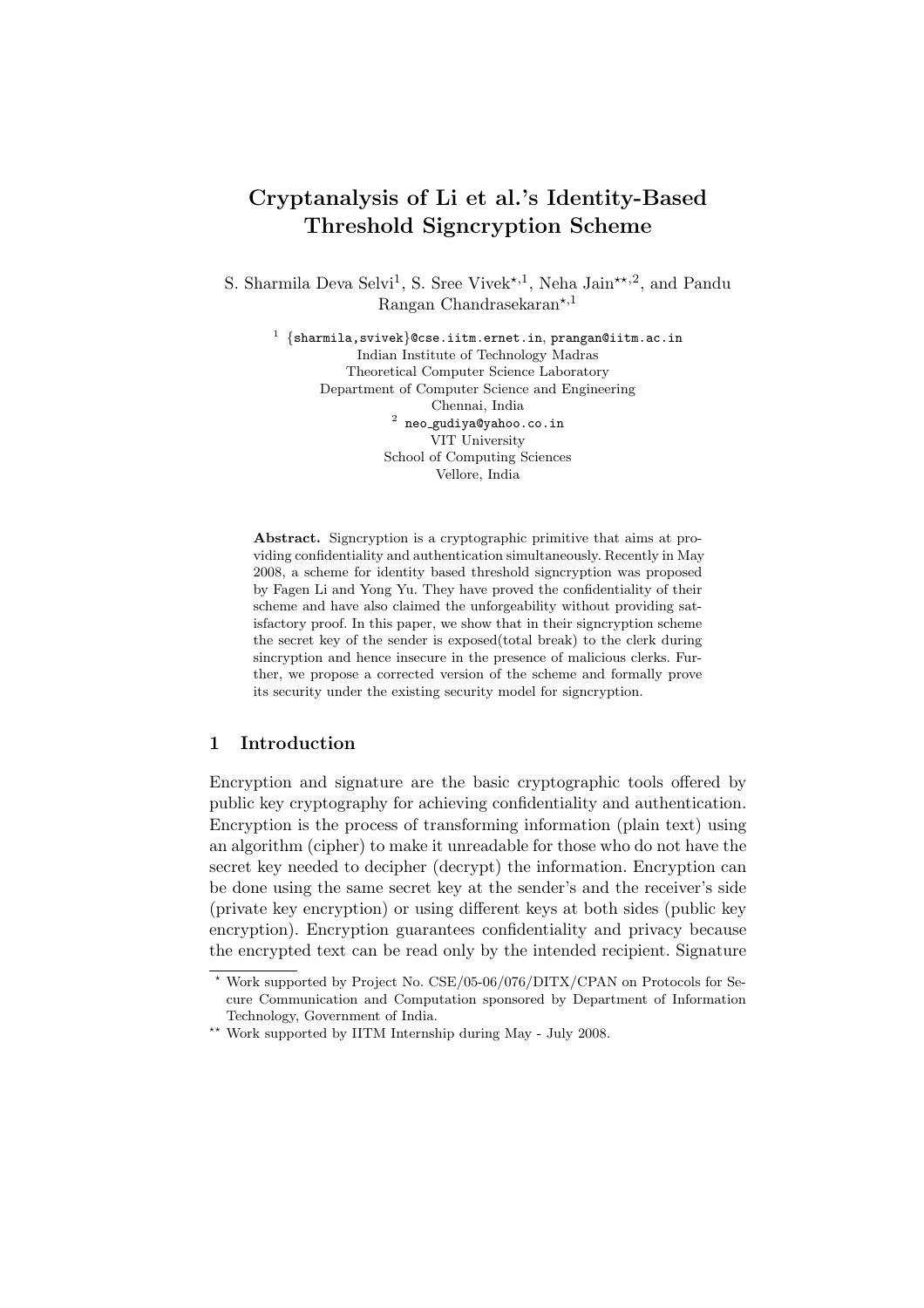is the cryptographic technique where, before sending a message the sender A signs it with his private key. This ensures authentication because the recipient  $B$  knows that the message has been sent by  $A$ , and on the other hand, A cannot deny having sent the message to B.

The concept of signcryption originates from the various applications where both confidentiality and authentication are mandatory requirements. Signcryption, introduced by Zheng in 1997[2], is a cryptographic primitive that offers confidentiality and authentication simultaneously similar to the sign-then-encrypt technique, but with lesser computational complexity and lower communication cost. After Zheng's work a number of signcryption schemes were proposed  $[4][13][20][14][11][10][22]$ . The security notion for signcryption was first formally defined in 2002 by Baek et al. in [23]. This was similar to the notion of semantic security against adaptive chosen ciphertext attack and existential unforgeability against adaptive chosen message attack. The concept of identity-based cryptosystem was introduced by Shamir [17] in 1984. The distinguishing characteristic of identity-based cryptography is the ability to use any string as a public key. In particular, this string may be the email address, telephone number, or any publicly available parameter of an individual that is unique to that individual. An identity-based cryptosystem removes the need for senders to look up the receiver's public key before sending out an encrypted message. It provides a more convenient alternative to conventional public key infrastructure.

Group oriented cryptography was introduced by Desmedt in 1987 [9]. Elaborating on this concept, Desmedt and Frankel [7] proposed a (t, n) threshold signature scheme based on the RSA system [16]. In such a  $(t,n)$ threshold signature scheme, any t out of n signers in the group can collaboratively sign messages on behalf of the group by sharing the signing capability. This can be visualised in the situation where a company has  $n$ directors and if at least  $t$  of them agree on a decision, then only that decision is finalised. An identity-based threshold signcryption incorporates the concept of threshold cryptosystem and an identity-based system along with the basic signcryption concept.

In 2004, Duan et al. [12] proposed an identity-based threshold signcryption scheme by combining the concepts of identity-based threshold signature and signcryption together. However, in Duan et al.'s scheme [12], the master-key of the PKG is distributed to a number of other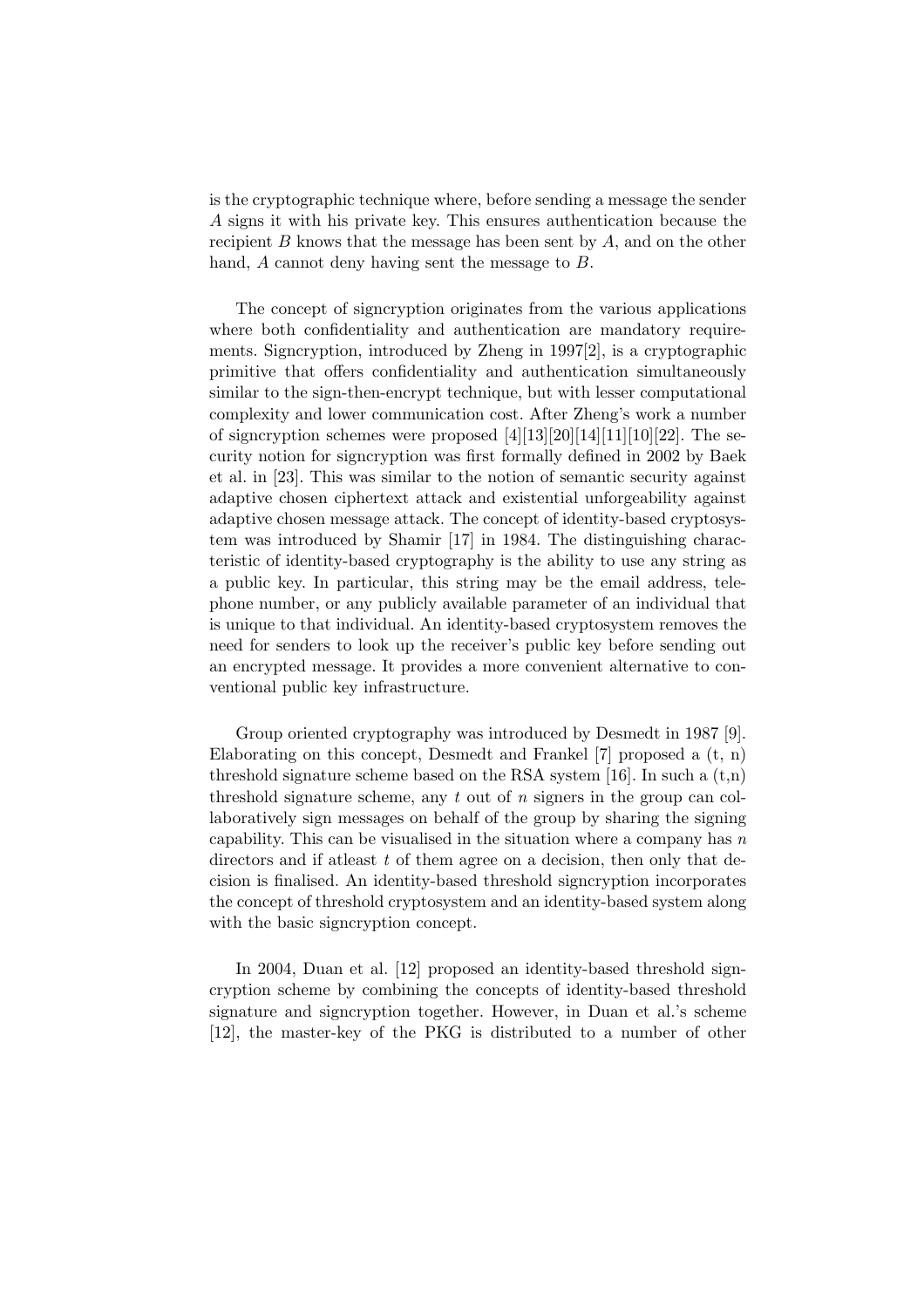PKGs, which creates a bottleneck on the PKGs. In 2005, Peng and Li [15] proposed an identity-based threshold signcryption scheme based on Libert and Quisquater's identity-based signcryption scheme [19]. However, Peng and Li' scheme [15] does not provide the forward security i.e., anyone who obtains the sender's private key can recover the original message of a signcrypted text. In addition, both Duan et al.'s scheme [12] and Peng and Li's scheme [15] do not consider the formal security models and security proofs. Ma et al. [21] also proposed a threshold signcryption scheme using the bilinear pairings. However, Ma et al.'s scheme [21] is not identity-based. In May 2008, another scheme was proposed by Fagen Li and Yong Yu[1]. Although the scheme is more efficient (as it requires one pairing less than the previous schemes) but it is not secure against the insider attack.

Our contribution: In this paper, we show that the threshold signcryption scheme of Fagen Li and Yong Yu[1] is vulnerable to the attack by the clerk(the semi trusted authorithy who combines the signatures of all the t players) by demonstrating an attack which shows that if the adversary corrupts the clerk then it is able to get the secret key of the system and hence a total break of the system is possible. Further, we propose a corrected version of their scheme and prove correctness and security (confidentiality and unforgeability) under the existing security model for signcryption.

The rest of this paper proceeds as follows. In Section 2, we review the preliminaries like bilinear pairings and related computational problems, the general framework of identity-based threshold signcryption schemes, and the security models for such schemes. Next, in Section 3, we review Fagen Li's threshold signcryption scheme [1]. We present the attack on this scheme in Section 4. In Section 5, we lay out the details of our fix to the original scheme. In Section 6, we present the analysis of the corrected scheme which includes proofs of correctness, unforgeability and confidentiality of the scheme. Section 7 concludes the discussion.

## 2 Preliminaries

## 2.1 Bilinear Pairing

Let  $\mathbb{G}_1$  be an additive cyclic group generated by P, with prime order q, and  $\mathbb{G}_2$  be a multiplicative cyclic group of the same order  $q$ . A bilinear pairing is a map  $\hat{e} : \mathbb{G}_1 \times \mathbb{G}_1 \longrightarrow \mathbb{G}_2$  with the following properties.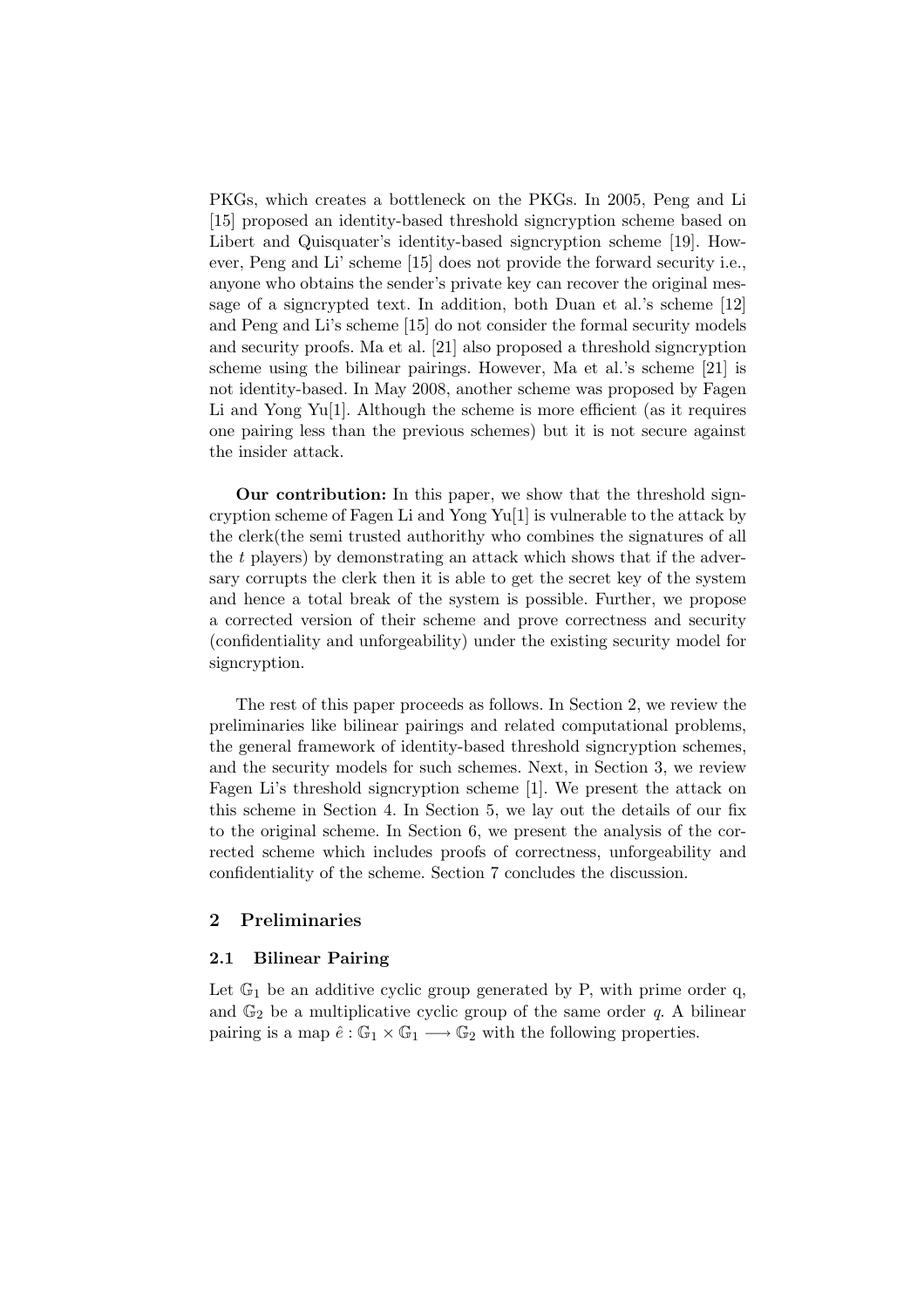– **Bilinearity.** For all  $P,Q,R \in \mathbb{G}_1$ ,

 $\hat{e}(P+Q,R) = \hat{e}(P,R)\hat{e}(Q,R)$  $\hat{e}(P,Q+R) = \hat{e}(P,Q)\hat{e}(P,R)$  $\hat{e}(aP, bQ) = \hat{e}(P, Q)^{ab}$ 

- **Non-Degeneracy**. There exist  $P, Q \in \mathbb{G}_1$  such that  $\hat{e}(P, Q) \neq I_{\mathbb{G}_2}$ , where  $I_{\mathbb{G}_2}$  is the identity element of  $\mathbb{G}_2$ .

– **Computability.** There exists an efficient algorithm to compute  $\hat{e}(P,Q)$ for all  $P, Q \in \mathbb{G}_1$ .

### 2.2 Computational Assumptions

In this section, we review the computational assumptions related to bilinear maps that are relevant to the protocol we discuss.

#### Bilinear Diffie Hellman Problem (BDHP)

Given  $(P, aP, bP, cP) \in \mathbb{G}_1^4$  for unknown  $a, b, c \in \mathbb{Z}_q^*$ , the BDH problem in  $\mathbb{G}_1$  is to compute  $\hat{e}(P, P)^{abc}$ .

The advantage of any probabilistic polynomial time algorithm  $A$  in solving the BDH problem in  $\mathbb{G}_1$  is defined as

$$
Adv_A^{BDH} = \Pr\left[\mathcal{A}(P, aP, bP, cP) = \hat{e}(P, P)^{abc} \mid a, b, c \in \mathbb{Z}_q * \right]
$$

The BDH Assumption is that, for any probabilistic polynomial time algorithm A, the advantage  $Adv_{\mathcal{A}}^{BDH}$  is negligibly small.

#### Decisional Bilinear Diffie-Hellman Problem (DBDHP)

Given  $(P, aP, bP, cP, \alpha) \in \mathbb{G}_1^4 \times \mathbb{G}_2$  for unknown  $a, b, c \in \mathbb{Z}_{q^*}$ , the DBDH problem in  $\mathbb{G}_1$  is to decide if  $\alpha = \hat{e}(P, P)^{abc}$ .

The advantage of any probabilistic polynomial time algorithm  $A$  in solving the DBDH problem in  $\mathbb{G}_1$  is defined as

$$
Adv_{\mathcal{A}}^{DBDH} = | \Pr[\mathcal{A}(P, aP, bP, cP, \hat{e}(P, P)^{abc}) = 1] - \Pr[\mathcal{A}P, aP, bP, cP, \alpha) = 1 | ]
$$

The DBDH Assumption is that, for any probabilistic polynomial time algorithm A, the advantage  $Adv_{\mathcal{A}}^{DBDH}$  is negligibly small.

#### Computation Diffie-Hellman Problem (CDHP)

Given  $(P, aP, bP) \in G_1^3$  for unknown  $a, b \in \mathbb{Z}_q^*$ , the CDH problem in  $\mathbb{G}_1$  is to compute  $abP$ .

The advantage of any probabilistic polynomial time algorithm  $A$  in solving the CDH problem in  $\mathbb{G}_1$  is defined as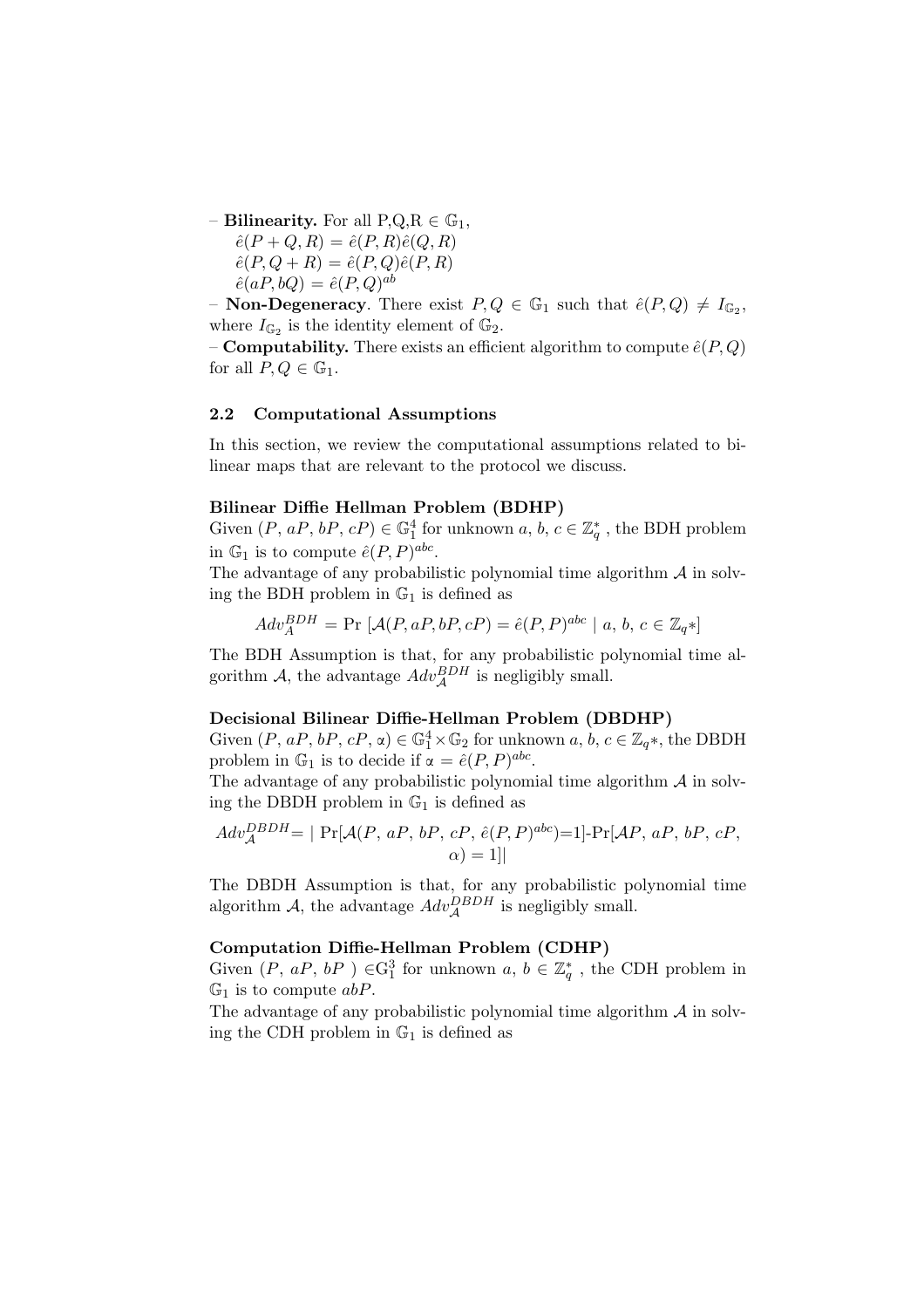$$
Adv_{\mathcal{A}}^{CDH} = \Pr [\ \mathcal{A}(P, aP, bP) = abP \ | \ a, b \in \mathbb{Z}_q^*]
$$

The CDH Assumption is that, for any probabilistic polynomial time algorithm A, the advantage  $Adv_{\mathcal{A}}^{CDH}$  is negligibly small.

#### 2.3 Identity Based Threshold Signcryption

A generic identity-based threshold signcryption scheme with total  $n$  players and t threshold limit consists of the following five algorithms.

- $-$  **Setup**: Given a security parameter k, the private key generator (PKG) generates the system's public parameters params. Among the parameters produced by Setup is a key  $P_{pub}$  that is made public. There is also corresponding master key s that is kept secret.
- **Extract:** Given an identity ID, the PKG computes the corresponding private key  $S_{ID}$  and transmits it to its owner in a secure way.
- **Keydis**: Given a private key  $S_{ID}$  associated with an identity ID, the number of signcryption members  $n$  and a threshold parameter  $t$ , this algorithm generates n shares of  $S_{ID}$  and provides each one to the signcryption members  $M_1, M_2, \ldots, M_n$ . It also generates a set of verification keys that can be used to check the validity of each shared private key. We denote the shared private keys and the matching verification keys by  $\{S_i\}_{i=1,...n}$  and  $\{y_i\}_{i=1,...,n}$ , respectively. Note that each  $(S_i, y_i)$ is sent to  $M_i$ , then  $M_i$  publishes  $y_i$  but keeps  $S_i$  secret.
- **Signcrypt:** Give a message m, the private keys of t members  $\{S_i\}_{i=1,\dots,t}$ in a sender group  $U_A$  with identity  $ID_A$ , a receiver's identity  $ID_B$ , it outputs an identity-based  $(t, n)$  threshold signcryption  $\sigma$  on the message m.
- **Unsigncrypt:** Give a ciphertext  $\sigma$ , the private key of the receiver  $S_{ID_B}$ , the identity of the sender group  $ID_A$ , it outputs the plain text m or the symbol  $\perp$  if  $\sigma$  is an invalid ciphertext between the group  $U_A$  and the receiver. We make the consistency constraint that if  $\sigma =$  $Signerypt(m, {S<sub>i</sub>}<sub>i=1,...,n</sub>, ID<sub>B</sub>), then m = Unsigncrypt(\sigma, ID<sub>A</sub>, S<sub>ID<sub>B</sub></sub>).$

# 2.4 Security Model for Identity-Based Threshold Signcryption  $(IDTSC)$

The notion of semantic security of public key encryption was extended to identity-based signcryption scheme by Malone-Lee in [8]. This was later modified by Sherman et al. in [10] which incorporates indistinguishability against adaptive chosen ciphertext and identity attacks (IND-IDTSC-CCA2) and existential unforgeability against adaptive chosen message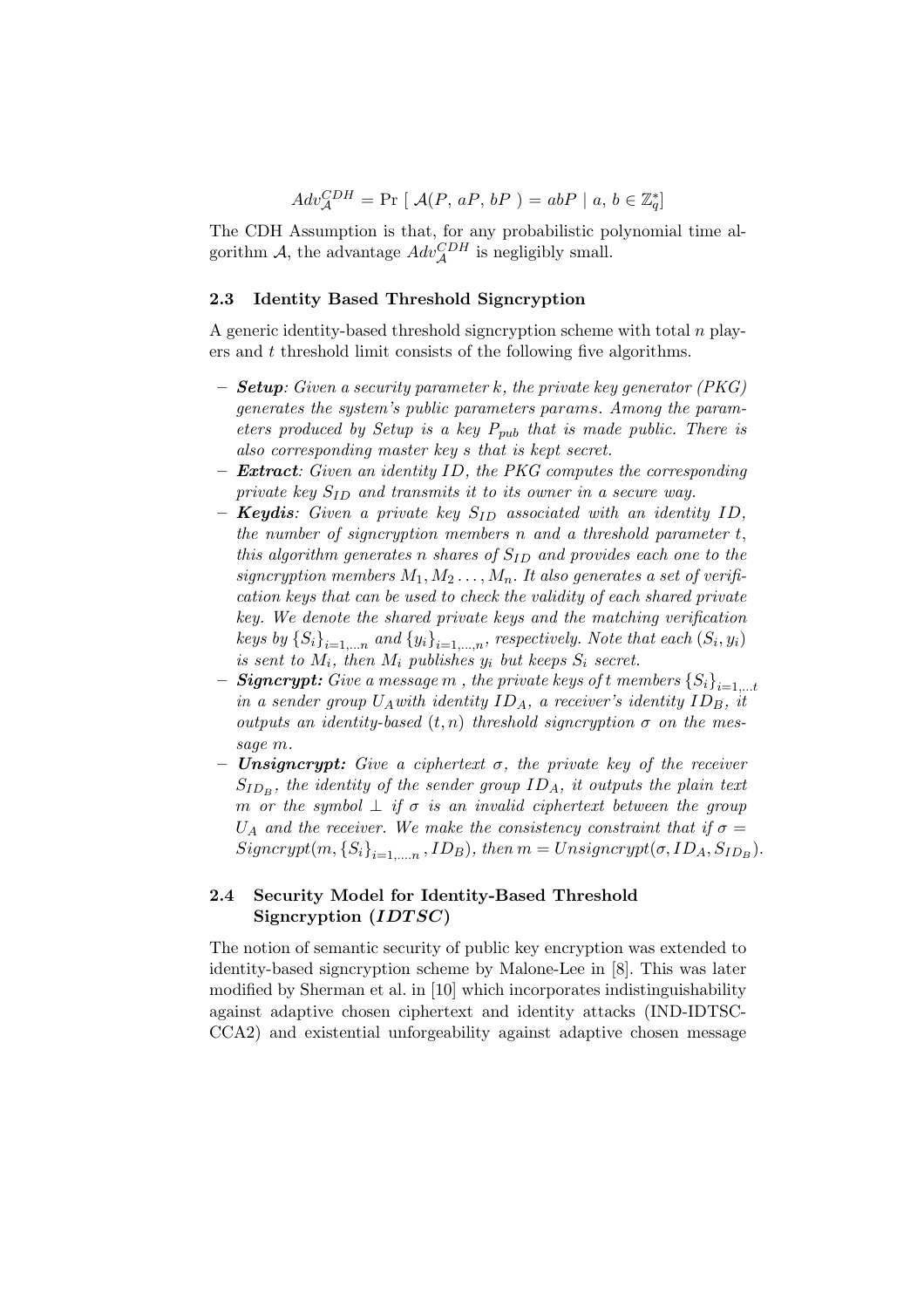and identity attacks (EUF-IDTSC). We describe below the security models for confidentiality and unforgeability given in [11], this is the strongest security notion for this problem.

Confidentiality : A signcryption scheme is semantically secure against chosen ciphertext attack (IND-IDTSC-CCA2) if no probabilistic polynomial time adversary  $A$  has a non-negligible advantage in the following game.

1. The challenger  $C$  runs the Setup algorithm and sends the system public parameters to the adversary A.

2. In the first phase, A makes polynomially bounded number of queries to the following oracles.

**Extract Oracle** : A produces an identity  $ID_i$  and queries for the secret key of user i. The Extract Oracle returns  $S_i$  to A.

**Signcrypt Oracle :** A produces a message m, sender identity  $ID_A$  and receiver identity  $ID_B$ . C computes the secret key $S_A$  from  $Extract(ID_A)$ 

and returns to A, the signcrypted ciphertext from Signcrypt  $(m, {S_i}_{i=1,\ldots,t}, ID_j)$ .

**Designcrypt Oracle :** A produces a sender identity  $ID_A$ , receiver identity  $ID_B$  and a signcryption  $\sigma$ . The challenger C computes the secret key  $S_B$  from  $Extract(ID_B)$ , returning the result of Designcrypt ( $\sigma$ , ID<sub>A</sub>,  $S_B$ ) to A. The result returned is  $\perp$  if  $\sigma$  is an invalid signcryption from ID<sub>A</sub> to  $ID_B$ .

3. A produces two messages  $m_0$  and  $m_1$  of equal length from the message space M and an arbitrary sender identity  $ID_A$ . The challenger C flips a coin, sampling a bit  $b \leftarrow_R \{0,1\}$  and computes  $\sigma^* = \mathbf{Signerypt}(m_b, \{S_i\}_{i=1,\dots,t}, ID_B)$ .  $\sigma^*$  is returned to A as challenge signcrypted ciphertext.

4. A is allowed to make polynomially bounded number of new queries as in Step 2 with the restrictions that it should not query the Designcryption Oracle for the designcryption of  $\sigma^*$ , the Signcryption Oracle for the signcryption of  $m_0$  or  $m_1$  under the sender identity  $ID_A$  and the Extract Oracle for the secret keys of  $ID_B$ .

5. At the end of this game, A outputs a bit b'.A wins the game if  $b' = b$ . Unforgeability: A signcryption scheme is existentially unforgeable under chosen message attack (EUF-IDTSC) if no probabilistic polynomial time adversary A has a non-negligible advantage in the following game.

1. The challenger  $\mathcal C$  runs the Setup algorithm to generate the master public and private keys params and msk respectively. C gives system public parameters params to A and keeps the master private key msk secret from A.

2. The adversary A makes polynomially bounded number of queries to the oracles as described in Step 2 of the confidentiality game.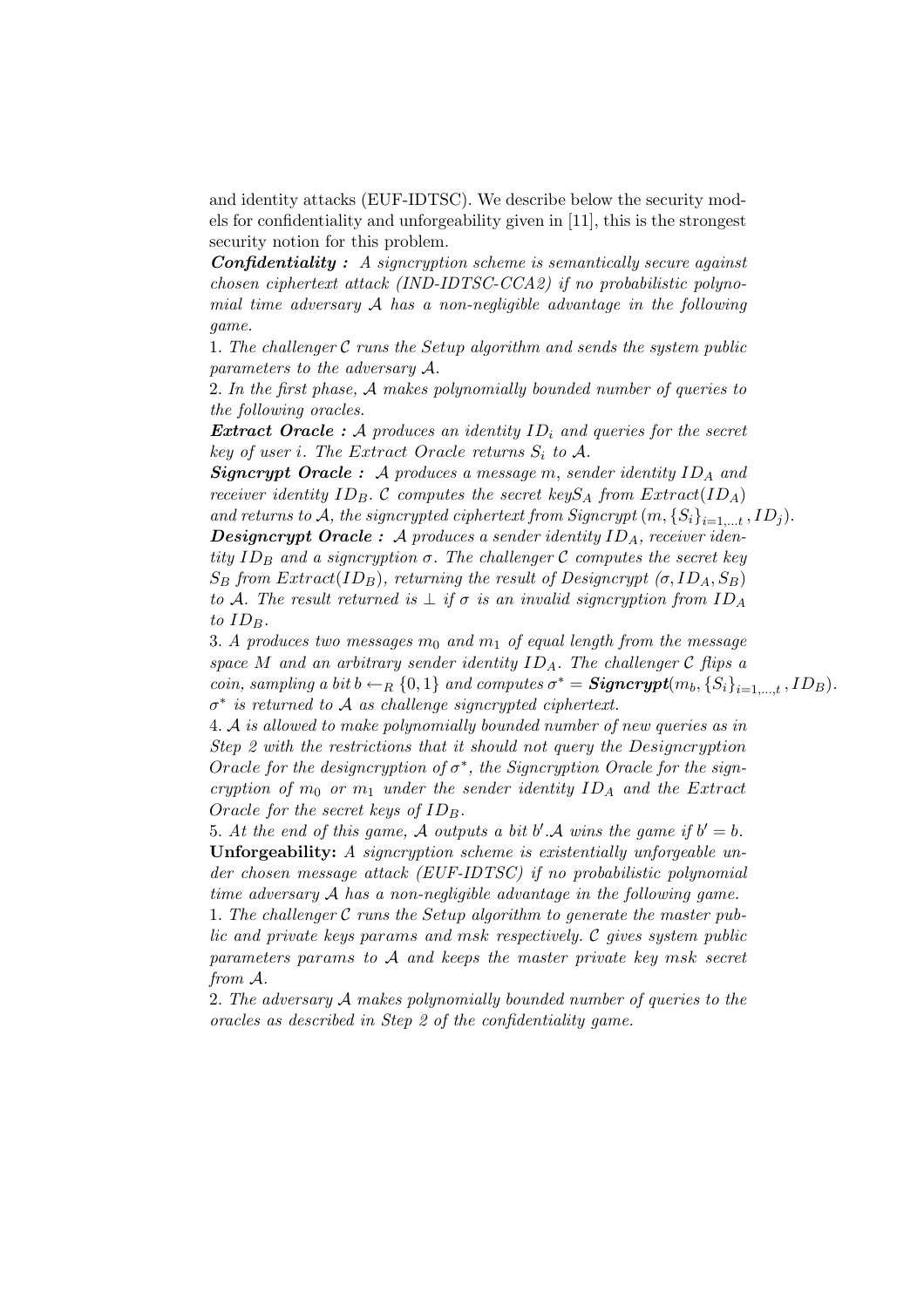3. A produces a signcrypted ciphertext  $\sigma$  and wins the game if the private key of sender identity  $ID_A$  was not queried in the previous step and  $\perp$ is not returned by  $Designcrypt(\sigma, ID_A, S_B)$  and  $\sigma$  is not the output of a previous query to the Signcrypt Oracle with  $ID_A$  as sender.

# 3 Review of Fagen Li's Identity-Based Threshold Signcryption Scheme

In this section, we present the identity-based threshold signcryption scheme as proposed by Fagen Li and Yu . The scheme involves four roles: the PKG, a trusted dealer, a sender group  $U_A = \{M_1, M_2, \ldots, M_n\}$  with identity  $ID_A$ , and a receiver Bob with identity  $ID_B$ .

**Setup:** Given a security parameter k, the PKG chooses groups  $\mathbb{G}_1$  and  $\mathbb{G}_2$  of prime order q (with  $\mathbb{G}_1$  additive and  $\mathbb{G}_2$  multiplicative), a generator P of  $\mathbb{G}_1$ , a bilinear map  $\hat{e} : \mathbb{G}_1 \times \mathbb{G}_1 \to \mathbb{G}_2$ , a secure symmetric cipher  $(E, D)$  and hash functions  $H_1: \{0,1\}^* \to \mathbb{G}_1$ ,  $H_2: \mathbb{G}_2 \to \{0,1\}^{n_1}$ ,  $H3: \{0,1\}^* \to Z_q^*$ . The PKG chooses a master-key  $s \in_R Z_q^*$  and computes

 $P_{pub} = sP$ . The PKG publishes system parameters  $(\mathbb{G}_1, \mathbb{G}_2, n_1, e, P, P_{pub}, E, D, H_1, H_2, H_3)$ 'and keeps the master-key s secret.

**Extract:** Given an identity ID, the PKG computes  $Q_{ID} = H_1(ID)$  and the private key  $S_{ID} = sQ_{ID}$ . Then PKG sends the private key to its owner in a secure way.

**Keydis:** Suppose that a threshold t and n satisfy  $1 \le t \le n \le q$ . To share the private key  $S_{ID_A}$  among the group  $U_A$ , the trusted dealer performs the steps below.

1) Choose  $F_1, F_2, ..., F_{t-1}$  uniformly at random from  $\mathbb{G}_1^*$  and construct a polynomial  $F(x) = S_{ID_A} + xF_1 + ... + x^{t-1}F_{t-1}$ .

2) Compute  $S_i = F(i)$  for  $i = 0, \ldots, n.(S_0 = S_{ID_A})$ . Send  $S_i$  to member  $M_i$  for  $i = 1, \ldots, n$  secretly.

3) Broadcast  $y_0 = \hat{e}(S_{ID_A}, P)$  and  $y_j = \hat{e}(F_j, P)$  for  $j = 1, ..., t - 1$ .

4) Each  $M_i$  then checks whether his share  $S_i$  is valid by computing  $\hat{e}(S_i, P) = \prod_{j=0}^{t-1} y_j^{i^j}$  $j^{ij}$ . If  $S_i$  is not valid,  $M_i$  broadcasts an error and requests a valid one.

**Signcrypt:** Let  $M_{1,\dots,M_t}$  are the t members who want to cooperate to signcrypt a message m on behalf of the group  $U_A$ .

1) Each  $M_i$  chooses  $x_i \in_R Z_q^*$ . -computes $R_{1i} = x_i P$ ,  $R_{2i} = x_i P_{pub}$ -sends  $(R_{1i}, R_{2i})$  to the clerk C. 2) The clerk  $C$  (one among the  $t$  cooperating players) computes, 2) The CR<br>- $R_1 = \sum_{i}^{t}$  $\sum_{i=1}^{t} R_{1i}, R_2 = \sum_{i}^{t}$  $_{i=1}^t R_{2i}$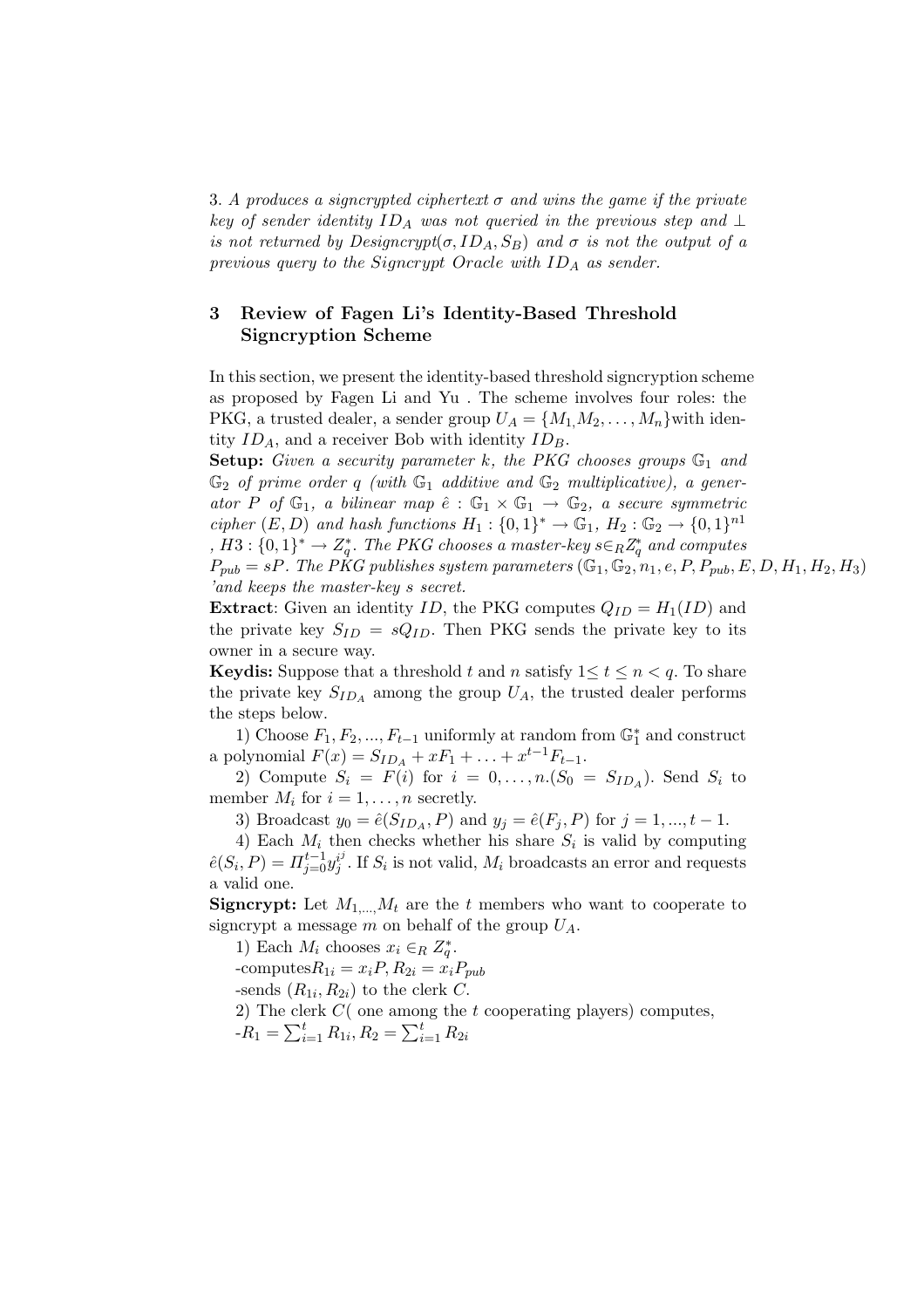$-\tau = \hat{e}(R_2, Q_{ID_B})$ 

 $-k = H_2(\tau), c = E_k(m), \text{ and } h = H_3(m, R_1, k).$ 

3) Then the clerk C sends h to  $M_i$  for  $i = 1, ..., t$ .

4) Each  $M_i$  computes the partial signature  $W_i = x_i P_{pub} + h \eta_i S_i$  and  $\epsilon$  is to the clerk C, where  $\eta_i = \prod_i^t$  $_{j=1;j\neq i}^{t}$  –  $j(i-j)^{-1}$ modq

5) Clerk C verifies the correctness of partial signatures by checking if the following equation holds

following equation holds<br>  $\hat{e}(P, W_i) = \hat{e}(R_{1i}, P_{pub})(\prod_{j=0}^{t-1} y_j^{i})$  $\binom{i^j}{j}h\eta_i$ 

If all partial signatures are verified to be legal, the clerk C computes<br> $-\sum_{i=1}^{t} W_{i}$  otherwise points it and possesses a valid and  $W = \sum_{i=1}^{t} W_i$ otherwise rejects it and requests a valid one.

6) The final threshold signcryption is  $\sigma = (c, R_1, W)$ .

Unsigncrypt: When receiving  $\sigma$ , Bob follows the steps below.

1) Compute  $\tau = \hat{e}(R_1, S_{ID_B})$  and  $k = H_2(\tau)$ .

2) Recover  $m = D_k(c)$ .

3) Compute  $h = H_3(m, R_1, k)$  and accept  $\sigma$  if and only if the following equation holds:

 $\hat{e}(P, W) = \hat{e}(P_{pub}, R_1 + hQ_{ID_A})$ 

## 4 Attack on the scheme

The scheme described above [1] is insecure from the point of view of attack by the clerk. The clerk is the semi trusted body in the scheme. He combines all the partial signatures to generate the final signature for the message. If the clerk becomes corrupt, the secret key of the system is revealed and hence a total break of the system occurs. We describe how the attack proceeds in this section.

we know that,  
\n
$$
W = \sum_{i=1}^{t} W_i
$$
\n
$$
W = \sum_{i=1}^{t} (x_i P_{pub} + h \eta_i S_i)
$$
\n
$$
W = \sum_{i=1}^{t} (x_i P_{pub}) + \sum_{i=1}^{t} (h \eta_i S_i)
$$
\n
$$
W = R_2 + h S_A
$$

The clerk has the value of  $(R_2, W, h)$ , hence the secret key of A,  $S_A$ is exposed as shown below:

$$
\frac{W - R_2}{h} = S_A
$$

## 5 The Improved Scheme

In this section, we propose an improved version of the Fagen Li's scheme, which we formally prove to be secure. The setup and key generation algo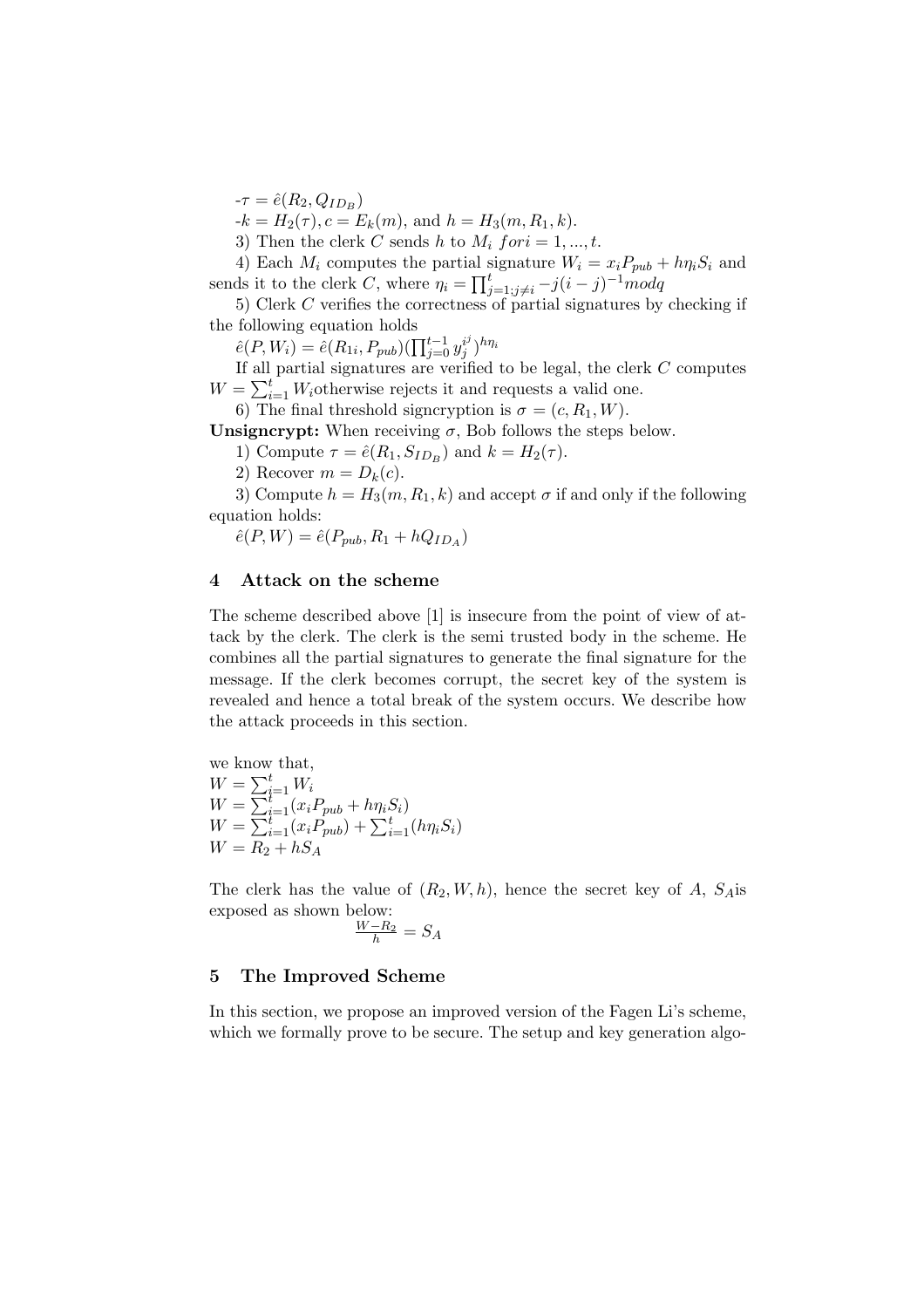rithms of our scheme are similar to that of Li's scheme. The modification has been made in the signcryption algorithm such that the system is secure against the clerk or any other insider. The details of the scheme are as follows:

The scheme involves four roles: the PKG, a trusted dealer, a sender group  $U_A = \{M_1, M_2, \ldots, M_n\}$  with identity  $ID_A$ , and a receiver Bob with identity  $ID_B$ .

**Setup:** Given a security parameter k, the PKG chooses groups  $\mathbb{G}_1$  and  $\mathbb{G}_2$  of prime order q (with  $\mathbb{G}_1$  additive and  $\mathbb{G}_2$  multiplicative), a generator P of  $\mathbb{G}_1$ , a bilinear map  $\hat{e}: \mathbb{G}_1 \times \mathbb{G}_1 \to \mathbb{G}_2$ , a secure symmetric cipher  $(E, D)$  and hash functions  $H_1: \{0,1\}^* \to \mathbb{G}_1$ ,  $H_2: \mathbb{G}_2 \to \{0,1\}^{n_1}$ ,  $H3: \{0,1\}^* \to Z_q^*$ . The PKG chooses a master-key  $s \in_R Z_q^*$  and computes  $P_{pub} = sP$ . The PKG publishes system parameters  $(\mathbb{G}_1, \mathbb{G}_2, n_1, e, P, P_{pub}, E, D, H_1, H_2f, H_3)$ and keeps the master-key s secret.

**Extract:** Given an identity ID, the PKG computes  $Q_{ID} = H_1(ID)$  and the private key  $S_{ID} = sQ_{ID}$ . Then PKG sends the private key to its owner in a secure way.

**Keydis:** Suppose that a threshold t and n satisfy  $1 \le t \le n \le q$ . To share the private key  $S_{ID_A}$  among the group  $U_A$ , the trusted dealer performs the steps below.

1) Choose  $F_1, F_2, ..., F_{t-1}$  uniformly at random from  $\mathbb{G}_1^*$  and construct a polynomial  $F(x) = S_{ID_A} + xF_1 + ... + x^{t-1}F_{t-1}$ .

2) Compute  $S_i = F(i)$  for  $i = 0, \ldots, n.(S_0 = S_{ID_A})$ . Send  $S_i$  to member  $M_i$  for  $i = 1, \ldots, n$  secretly.

3) Broadcast  $y_0 = \hat{e}(S_{ID_A}, P)$  and  $y_j = \hat{e}(F_j, P)$  for  $j = 1, ..., t - 1$ .

4) Each  $M_i$  then checks whether his share  $S_i$  is valid by computing  $\hat{e}(S_i,P)=\varPi_{j=0}^{t-1}y_j^{i^j}$  $j^{ij}$ . If  $S_i$  is not valid,  $M_i$  broadcasts an error and requests a valid one.

**Signcrypt:** Let  $M_{1,\dots,M_t}$  are the t members who want to cooperate to signcrypt a message m on behalf of the group  $U_A$ .

1) Each  $M_i$  chooses  $x_i \in_R Z_q^*$ . -computes $R_{1i} = x_i P, R_{2i} = x_i P_{pub}, \tau_i = \hat{e}(R_{2i}, Q_{ID_B})$ -sends  $(R_{1i}, \tau_i)$  to the clerk C. 2) The clerk C (one among the t cooperating players) computes,<br> $P = \sum_{i=1}^{t} P_i$ 

$$
-R_1 = \sum_{i=1}^t R_{1i}
$$

$$
= \prod_t^t \tau_t
$$

$$
-\tau = \prod_{i=1}^t \tau_i
$$

 $-k = H_2(\tau), c = E_k(m), \text{ and } h = H_3(m, R_1, k).$ 

3) Then the clerk C sends h to  $M_i$  for  $i = 1, ..., t$ .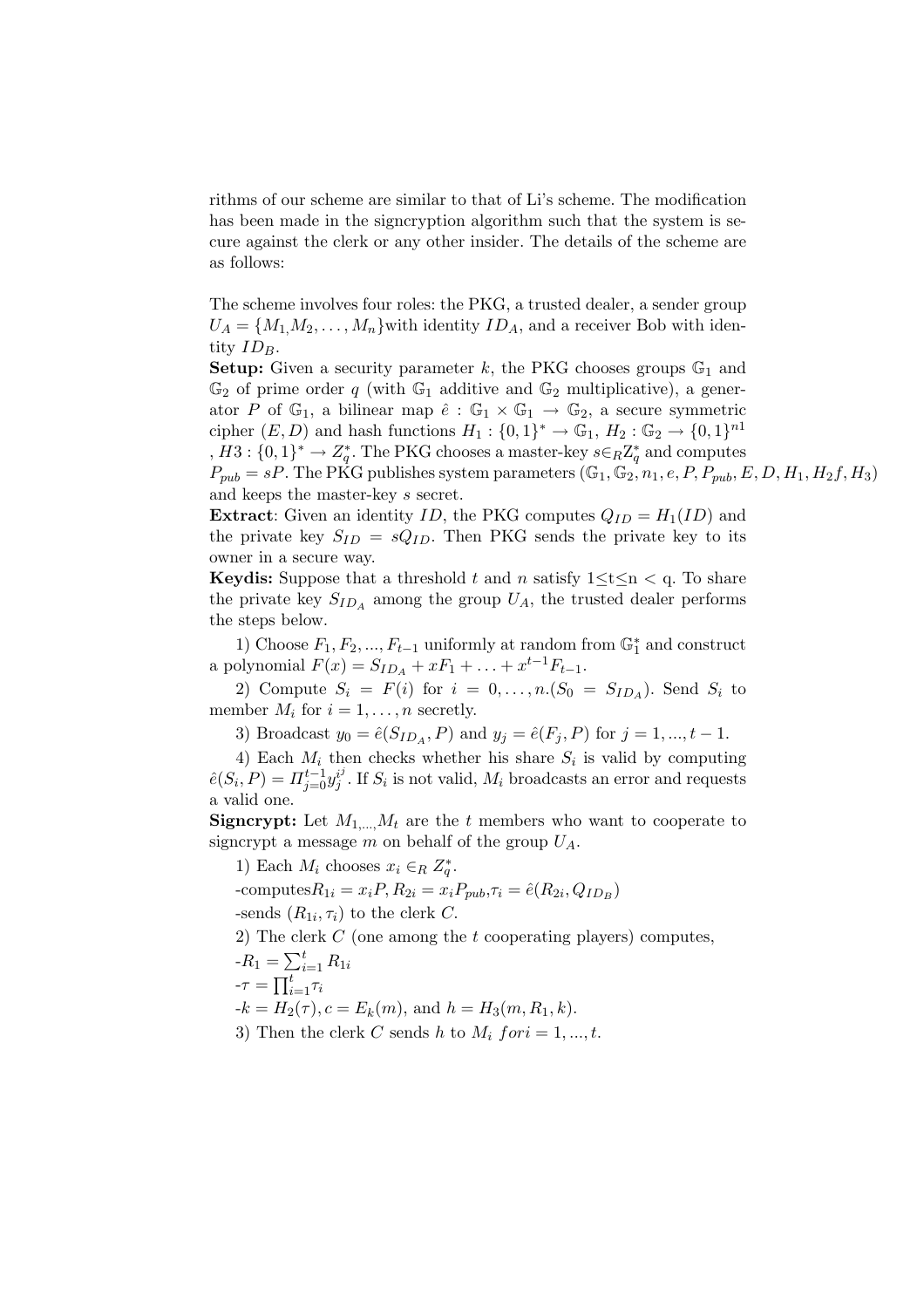4) Each  $M_i$  computes the partial signature  $W_i = x_i P_{pub} + h \eta_i S_i$  and sends it to the clerk  $C$ , where

 $\eta_i = \prod_{i=1}^t$  $_{j=1;j\neq i}^{t}$  –  $j(i-j)^{-1}$ modq

5) Clerk C verifies the correctness of partial signatures by checking if the following equation holds

 $\hat{e}(P, W_i) = \hat{e}(R_{1i}, P_{pub})(\prod_{j=0}^{t-1} y_j^{i})$  $\binom{i^j}{j}h\eta_i$ 

If all partial signatures are verified to be legal, the clerk  $C$  computes  $W = \sum_{i=1}^{n}$  $\sum_{i=1}^{t} W_i$  otherwise rejects it and requests a valid one.

6) The final threshold signcryption is  $\sigma = (c, R_1, W)$ .

Unsigncrypt: When receiving  $\sigma$ , Bob follows the steps below.

1) Compute  $\tau = \hat{e}(R_1, S_{ID_B})$  and  $k = H_2(\tau)$ .

2) Recover  $m = D_k(c)$ .

3) Compute  $h = H_3(m, R_1, k)$  and accept  $\sigma$  if and only if the following equation holds:

 $\hat{e}(P, W) = \hat{e}(P_{pub}, R_1 + hQ_{ID_A})$ 

# 6 Analysis of the scheme

#### A. Correctness Proof:

The correctness can be easily verified by the following equations. The correctness<br>  $\hat{e}(R_1, S_{ID_B}) = \hat{e}(\sum_i^t$  $_{i=1}^{t} R_{1i}$ ,  $S_{ID_B}$ )  $e(n_1, z)$ <br>= $\hat{e}(\sum_{i=1}^t$  $_{i=1}^{t}(x_{i}P_{pub}),Q_{ID_{B}})$  $=e(\sum_i i$ <br>= $\hat{e}(\sum_i i)$  $_{i=1}^{t} R_{2i}, Q_{ID_B})$  $=\hat{e}(R_{21}, Q_{ID_B}).\hat{e}(R_{22}, Q_{ID_B}).\dots \hat{e}(R_{2t}, Q_{ID_B}).$  $=$   $\prod_{i=1}^t \tau_i$ 

and,

$$
\begin{aligned}\n\hat{e}(P, W) &= \hat{e}(P, \sum_{i=1}^{t} W_i) \\
&= \hat{e}(P, \sum_{i=1}^{t} (x_i P_{pub} + h \eta_i S_i)) \\
&= \hat{e}(P, \sum_{i=1}^{t} (x_i P_{pub}) + \sum_{i=1}^{t} (h \eta_i S_i)) \\
&= \hat{e}(P, \sum_{i=1}^{t} (x_i P_{pub}) + h S_{ID_A}) \\
&= \hat{e}(P, \sum_{i=1}^{t} (x_i P) + h Q_{ID_A}) = \hat{e}(P_{pub}, R_1 + h Q_{ID_A})\n\end{aligned}
$$

## B. Security Analysis

### 1. Unforgeability Proof: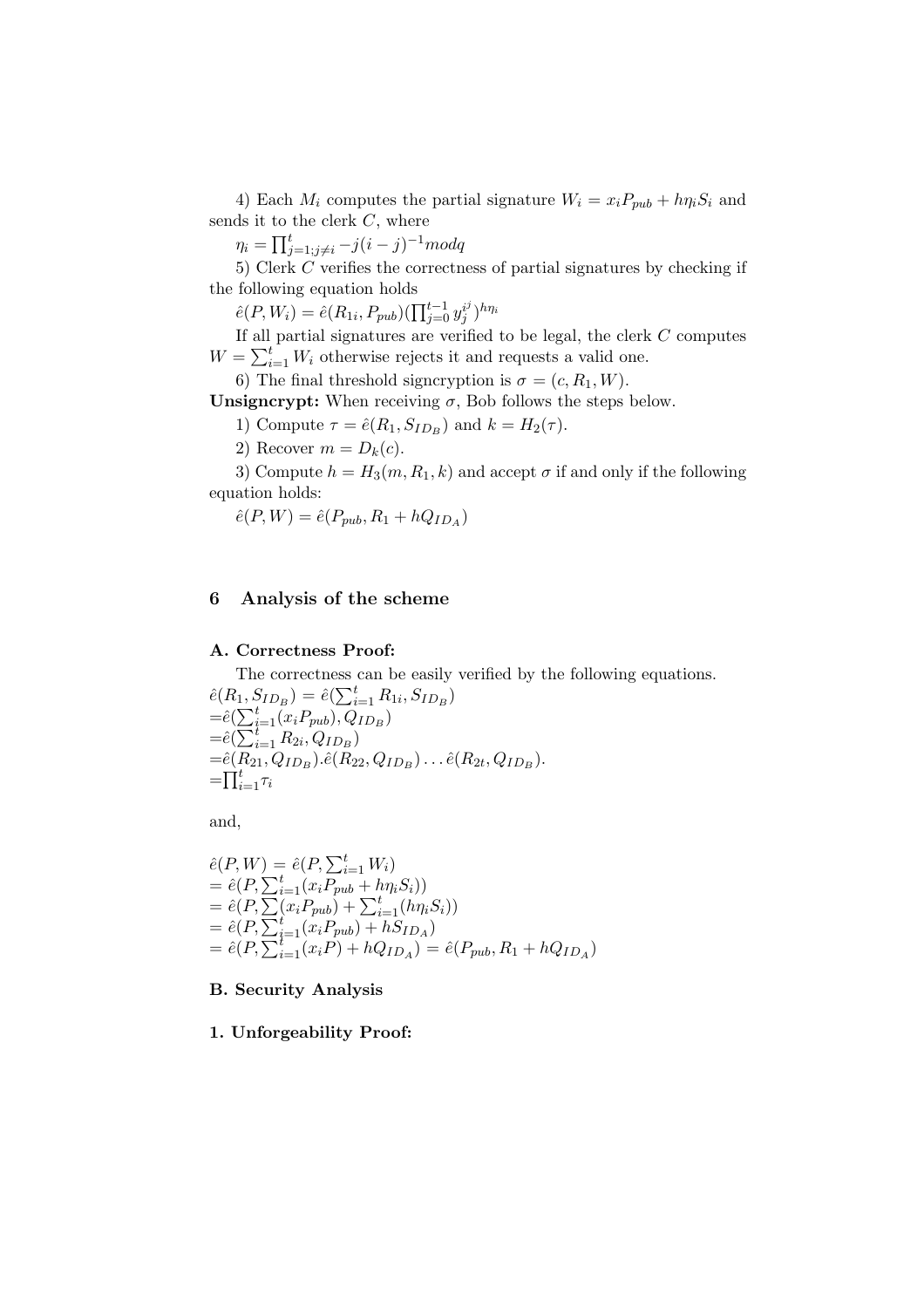Theorem : Our identity based threshold signcryption scheme is secure against any EUF-IDTSC adversary  $A$  under the random oracle model if CDHP is hard in  $G_1$ .

The challenger C receives an instance  $(P, aP, bP)$  of the CDH problem. His goal is to determine  $abP$ . Suppose there exists an EUF-IDTSC adversary  $A$  for our proposed scheme. We show that  $C$  can use  $A$  to solve the CDH problem.  $\mathcal C$  will set the random oracles  $\mathcal O_{H1}$ ,  $\mathcal O_{H2}$ ,  $\mathcal O_{H3}$ ,  $\mathcal O_{extract}$ ,  $\mathcal{O}_{\text{signcrypt}}$ ,  $\mathcal{O}_{\text{unsigncrypt}}$ . The answers to the oracles  $\mathcal{O}_{H1}$ ,  $\mathcal{O}_{H2}$  and  $\mathcal{O}_{H3}$ are randomly selected, therefore, to maintain consistency,  $\mathcal C$  will maintain three lists  $L_1, L_2, L_3$ . We assume that A will ask for  $H_1(ID)$  before ID is used in any key *extraction, signcryption*, and *unsigncryption* queries. First, the adversary  $A$  outputs the identity  $ID_A$  of the sender whose signcryption he claims to be able to forge. Then, the challenger  $\mathcal C$  gives  $\mathcal A$  the system parameters params, consisting of  $P, P_{pub} = aP$ . The descriptions of the oracles is as follows:

**Oracle**  $\mathcal{O}_{H1}$  (ID<sub>i</sub>) : C checks if there exists a tuple  $(ID_i, b_e)$  in  $L_1$ . If such a tuple exists,  $\mathcal C$  answers with  $b_e$ . Otherwise,  $\mathcal C$  does the following.

1. If  $ID_i = ID_A$ , answer by giving bP.

2. If  $ID_i \neq ID_A$ , choose a new  $b \in \mathbb{Z}_q^*$ . Add the tuple  $(ID_i, b)$  to  $L_1$ and return b.

**Oracle**  $\mathcal{O}_{H2}(\tau_e): \mathcal{C}$  checks if there exists a tuple  $(\tau_e, k_e)$  in  $L_2$ . If such a tuple exists,  $\mathcal C$  answers with  $k_e$ . Otherwise,  $\mathcal C$  does the following.

1. Choose a new  $k \in_R Z_q^*$  such that no tuple  $(., k)$  exists in  $L_2$ .

2. Add the tuple  $(\tau_e, k)$  to  $L_2$  and return k.

**Oracle**  $\mathcal{O}_{H3}(m_e, R_{1e}, k_e): \mathcal{C}$  checks if there exists a tuple  $(m_e, R_{1e}, k_e, h_e)$ in  $L_3$ . If such a tuple exists, C answers with  $h_e$ . Else C performs:

1. Choose a new  $h \in_R Z_q^*$ .

2. Add the tuple  $(m_e, R_{1e}, k_e, h)$  to  $L_3$  and return h.

### Extract ( $ID_e$ ):

1. if  $ID_e = ID_A$  return  $\perp$ .

2. If  $ID_e \neq ID_A$ , recover the tuple  $(ID_e, b_e)$  from  $L_1$  and return  $(b_eP_{pub})$ as the secret key.

## Signcrypt  $(m, ID<sub>s</sub>, ID<sub>B</sub>)$ :

1. if  $ID_s \neq ID_A$ , C computes the private key  $S_{ID_s}$  corresponding to  $ID_S$  by running the key extraction query algorithm. Then C runs  $Keydis$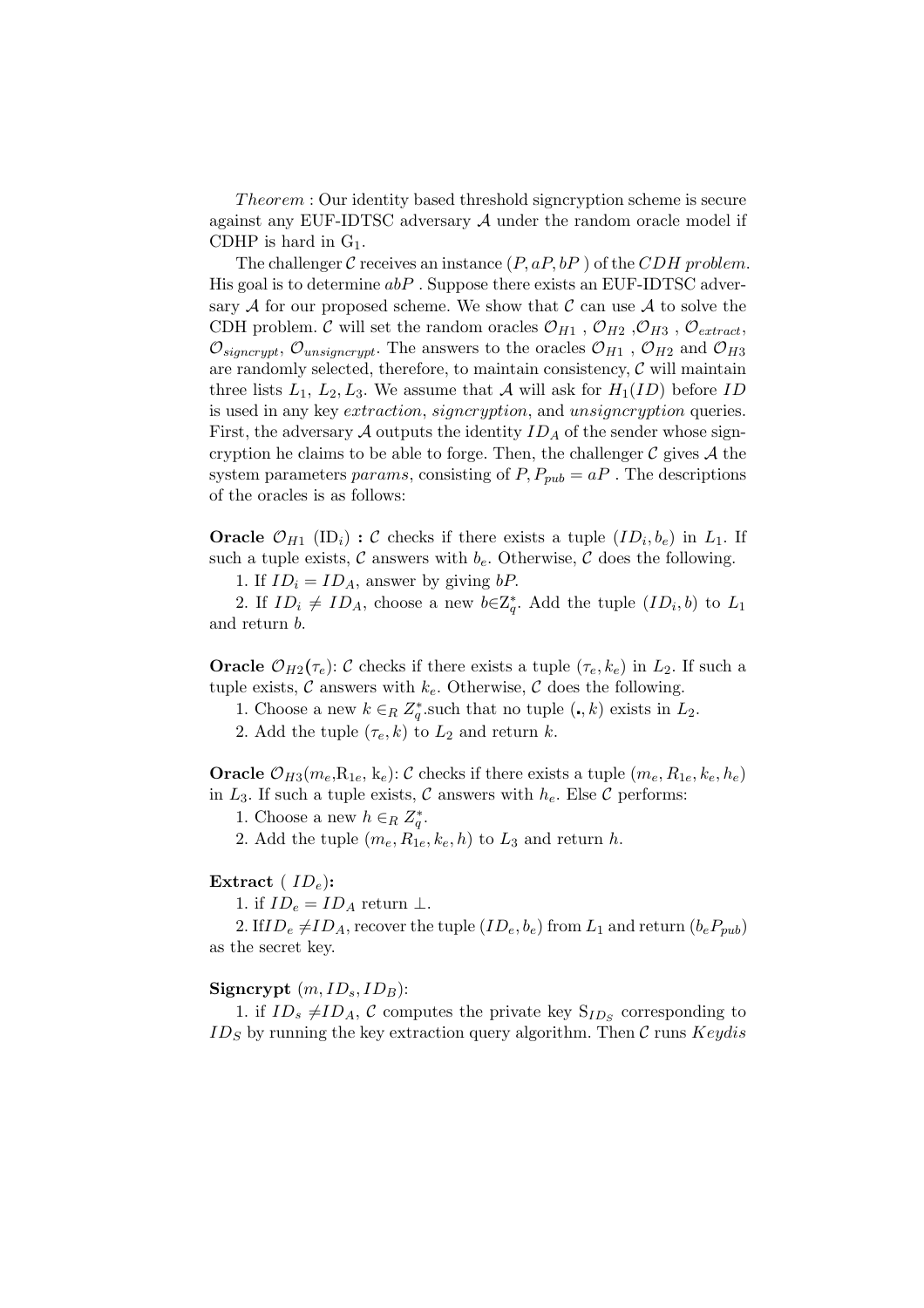to output n shared private keys  $\{S_i\}_{i=1,\dots,t}$ . Finally, C answers the query by a call to  $Signcrypt(m, \{S_i\}_{i=1,\dots,t}, Q_{ID_B})$ .

2. else, C chooses  $x, h \in_R Z_q^*$  and computes  $R_1 = xP - hQ_{ID_A}, W =$  $xP_{pub}$ , and  $\tau = \hat{e}(R_1, S_{ID_B})$  (*C* could obtain  $S_{ID_B}$  from the key extraction algorithm because  $ID_B \neq ID_A$ ). C runs the H<sub>2</sub>simulation algorithm to find  $k = H_2(\tau)$  and computes  $c = E_k(m)$ . C then checks if  $L_3$  already contains a tuple  $(m, R_1, k, h')$  with  $h' \neq h$ . In this case, C repeats the process with another random pair  $(x, h)$  until finding a tuple  $(m, R_1, k, h)$ whose first three elements do not appear in a tuple of the list  $L_3$ . Such a tuple,  $(m, R_1, k, h)$  is then entered in  $L_3$ .  $(C, R_1, W)$  is hence a valid signcryption according to the oracle.

## Unsigncryption queries:

For a unsigncryption query on a ciphertext  $\sigma' = (C', R'_1, W')$  between a sender group with identity  $ID_A$  and a receiver with identity  $ID_B$ . We have the following two cases to consider.

1. If  $ID_A = ID_B$ . C always answers A that  $\sigma'$  is invalid.

2. If  $ID_B \neq ID_A$ . C computes  $\tau' = \hat{e}(R'_1, S_{ID_B})$ . C then runs the  $H_2$ simulation algorithm to obtain  $k' = H_2(\tau')$  and computes  $m' = D_{k'}(c)$ . Finally,  $C$  runs the  $H_3$  simulation algorithm to obtain  $h' = H_3(m', R'_1, k')$ and checks if  $\hat{e}(P, W') = \hat{e}(P_{pub}, R'_1 + h'Q_{ID_A})$  holds. If the above equation does not hold,  $\mathcal C$  rejects the ciphertext. Otherwise  $\mathcal C$  returns  $m'$ .

Eventually A outputs a forged signcryption  $\sigma' = (C, R_1, W)$  on some messagem' from the sender  $ID_A$  to receiver  $ID_B$ . Challenger C designcrypts the ciphertext  $\sigma'$  with identity  $ID_B$  to get the 'signature' W of  $ID_A$ , if  $\sigma'$  is a valid signcrypted ciphertext from  $ID_A$ to  $ID_B$ on message  $m'$ . Now,  $\mathcal C$  applies the oracle replay technique to produce two valid signcrypted ciphertexts  $\sigma_1 = (C, R_1, W_1)$ , and  $\sigma_2 = (C, R_1, W_2)$  for the same message m. C designcrypts 1 and 2 to obtain signatures  $W_1 = (R_2 + h_1S_A)$ and  $W_2 = (R_2 + h_2S_A)$ . Now we can apply standard arguments for the outputs of the forking lemma since both  $W_1$  and  $W_2$  are valid signatures for the same message  $m$  and same random tape of the adversary. Finally,  $\mathcal C$  obtains the solution to the CDH instance as

 $W_1 = (R_2 + h_1S_A)$  $W_2 = (R_2 + h_2S_A)$ 

———————–

 $W_1 - W_2 = (h_1 - h_2)S_A$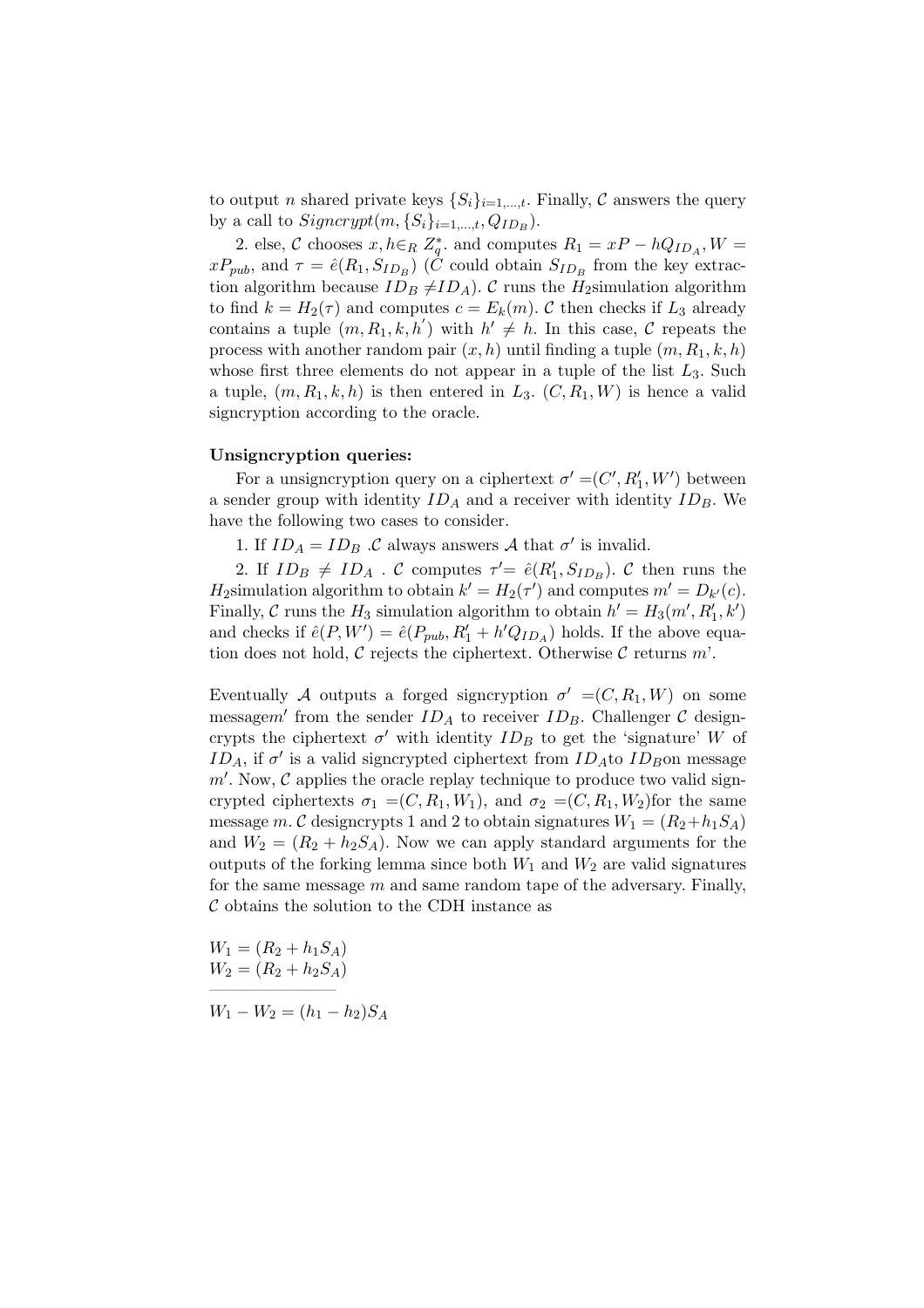hence,  $(W_1 - W_2)(h_1 - h_2)^{-1} = aQ_A = abP$ 

So, we can see that the challenger  $\mathcal C$  has the same advantage in solving the CDH problem as the adversary  $\mathcal A$  has in forging a valid signcrypted ciphertext. So, if there exists an adversary who can forge a valid signcrypted ciphertext with non-negligible advantage, that means there exists an algorithm to solve the CDH problem with non-negligible advantage. Since this is not possible, no adversary can forge a valid signcrypted ciphertext with non-negligible advantage. Hence, the scheme is secure against any EUF-IDTSC attack.

## 2. Confidentiality Proof:

Theorem : Our identity based threshold signcryption scheme is secure against any IND-IDTSC-CCA2 adversary A under the random oracle model if  $DBDHP$  is hard in  $\mathbb{G}_1$ .

The challenger C receives an instance  $(P, aP, bP, cP, h)$  of the DBDH problem. His goal is to decide whether  $h = \hat{e}(P, P)^{abc}$  or not. Suppose there exists an IND-IDTSC-CCA2 adversary A for the proposed scheme. We show that  $\mathcal C$  can use  $\mathcal A$  to solve the DBDH problem.  $\mathcal C$  will set the random oracles  $\mathcal{O}_{H1}$ ,  $\mathcal{O}_{H2}$ ,  $\mathcal{O}_{H3}$ ,  $\mathcal{O}_{extract}$ ,  $\mathcal{O}_{signcrypt}$ ,  $\mathcal{O}_{unsigncrypt}$ . The answers to the oracles  $\mathcal{O}_{H1}$ ,  $\mathcal{O}_{H2}$  and  $\mathcal{O}_{H3}$  are randomly selected, therefore, to maintain consistency,  $\mathcal C$  will maintain three lists  $L_1, L_2, L_3$ . We assume that A will ask for  $H_1(ID)$  before ID is used in any extraction, signcryption, and unsigncryption queries First, the adversary  $A$  outputs the identity  $ID_A$  of the sender whose signcryption he claims to be able to forge. Then, the challenger  $\mathcal C$  gives  $\mathcal A$  the system parameters params, consisting of  $P, P_{pub} = aP$ . The descriptions of the oracles is as follows:

**Oracle**  $\mathcal{O}_{H1}$  (ID<sub>i</sub>) : C checks if there exists a tuple  $(ID_i, b_e)$  in  $L_1$ . If such a tuple exists,  $\mathcal C$  answers with  $b_e$ . Otherwise,  $\mathcal C$  does the following.

1. If  $ID_i = ID_A$ , answer by giving bP.

2. If  $ID_i \neq ID_A$ , choose a new  $b \in \mathbb{Z}_q^*$ . Add the tuple  $(ID_i, b)$  to  $L_1$ and return b.

**Oracle**  $\mathcal{O}_{H2}(\tau_e): \mathcal{C}$  checks if there exists a tuple  $(\tau_e, k_e)$  in  $L_2$ . If such a tuple exists,  $\mathcal C$  answers with  $k_e$ . Otherwise,  $\mathcal C$  does the following.

- 1. Choose a new  $k \in_R Z_q^*$  such that no tuple  $(., k)$  exists in  $L_2$ .
- 2. Add the tuple  $(\tau_e, k)$  to  $L_2$  and return k.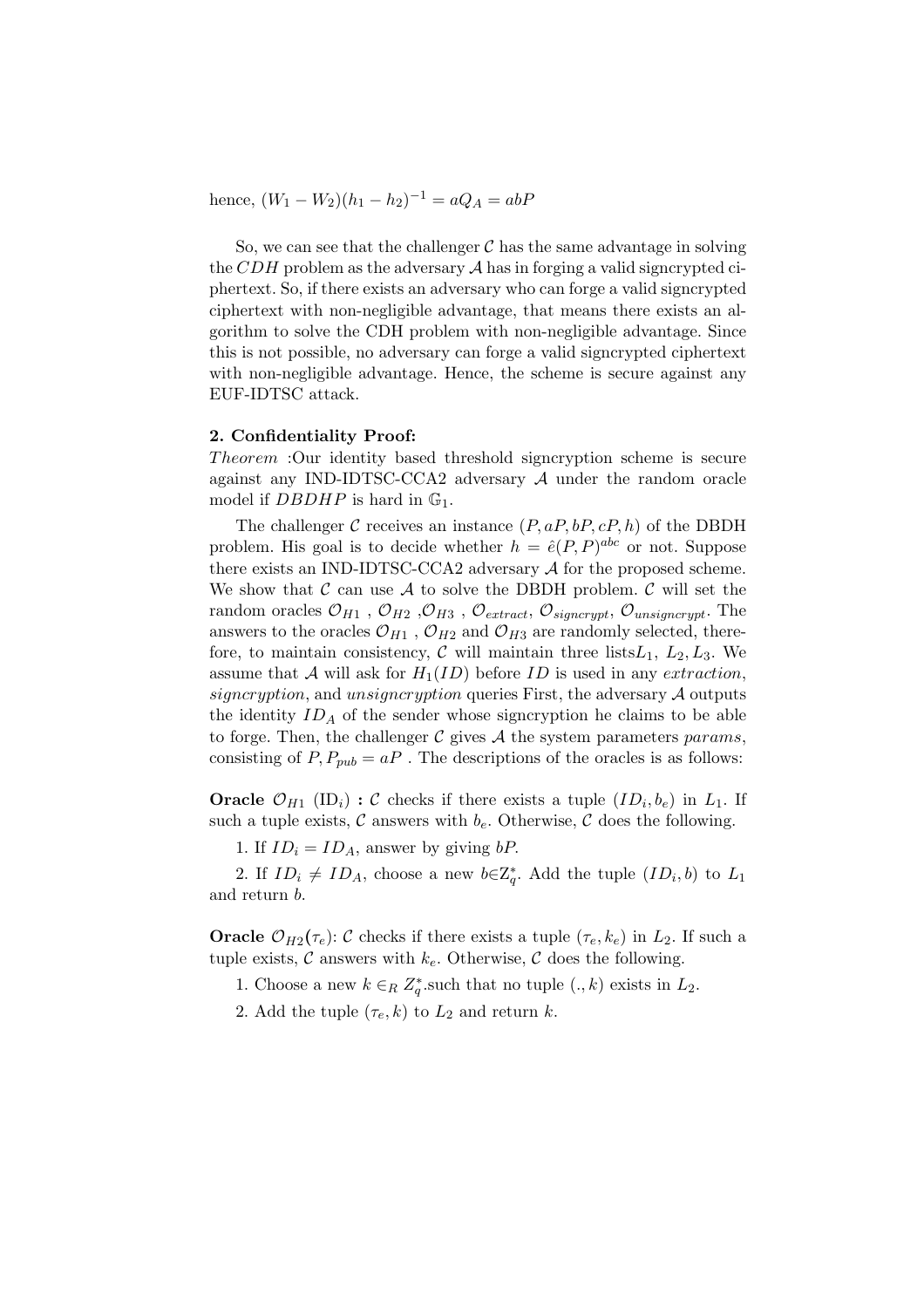**Oracle**  $\mathcal{O}_{H3}(m_e, R_{1e}, k_e): \mathcal{C}$  checks if there exists a tuple  $(m_e, R_{1e}, k_e, h_e)$ in  $L_3$ . If such a tuple exists, C answers with  $h_e$ . Else C performs:

1. Choose a new  $h \in_R Z_q^*$ .

2. Add the tuple  $(m_e, R_{1e}, k_e, h)$  to  $L_3$  and return h.

## Extract ( $ID_e$ ):

1. if  $ID_e = ID_A$  return  $\perp$ .

2. If  $ID_e \neq ID_A$ , recover the tuple  $(ID_e, b_e)$  from  $L_1$  and return  $(b_eP_{pub})$ as the secret key.

## Signcrypt  $(m, ID<sub>s</sub>, ID<sub>B</sub>)$ :

1. if  $ID_s \neq ID_A$ , C computes the private key  $S_{ID_s}$  corresponding to  $ID_S$  by running the key extraction query algorithm. Then  $C$  runs Keydis to output n shared private keys  $\{S_i\}_{i=1,\dots,t}$ . Finally, C answers the query by a call to  $Signcrypt(m, \{S_i\}_{i=1,\dots,t}, Q_{ID_B})$ .

2. else, C chooses  $x, h \in_R Z_q^*$  and computes  $R_1 = xP - hQ_{ID_A}, W =$  $xP_{pub}$ , and  $\tau = \hat{e}(R_1, S_{ID_B})$  (*C* could obtain  $S_{ID_B}$  from the key extraction algorithm because  $ID_B \neq ID_A$ ). C runs the H<sub>2</sub>simulation algorithm to find  $k = H_2(\tau)$  and computes  $c = E_k(m)$ . C then checks if  $L_3$  already contains a tuple  $(m, R_1, k, h')$  with  $h' \neq h$ . In this case, C repeats the process with another random pair  $(x, h)$  until finding a tuple  $(m, R_1, k, h)$ whose first three elements do not appear in a tuple of the list  $L_3$ . Such a tuple,  $(m, R_1, k, h)$  is then entered in  $L_3$ .  $(C, R_1, W)$  is hence a valid signcryption according to the oracle.

#### Unsigncryption queries:

For a unsigncryption query on a ciphertext  $\sigma' = (C', R'_1, W')$  between a sender group with identity  $ID_A$  and a receiver with identity  $ID_B$ . We have the following two cases to consider.

1. If  $ID_A = ID_B$ . C always answers A that  $\sigma'$  is invalid.

2. If  $ID_B \neq ID_A$ . C computes  $\tau' = \hat{e}(R'_1, S_{ID_B})$ . C then runs the  $H_2$ simulation algorithm to obtain  $k' = H_2(\tau')$  and computes  $m' = D_{k'}(c)$ . Finally,  $C$  runs the  $H_3$  simulation algorithm to obtain  $h' = H_3(m', R'_1, k')$ and checks if  $\hat{e}(P, W') = \hat{e}(P_{pub}, R'_1 + h'Q_{ID_A})$  holds. If the above equation does not hold,  $\mathcal C$  rejects the ciphertext. Otherwise  $\mathcal C$  returns  $m'$ .

After the first stage,  $A$  picks a pair of identities on which he wishes to be challenged on  $(ID_i, ID_j)$ . Note that If A queried the identity of  $ID_A$ , it would have failed in the first step itself. Then  $A$  outputs two plaintexts  $m_0$  and  $m_1$ . C chooses  $b \in_R \{0,1\}$  and signcrypts  $m_b$ . To do so, he sets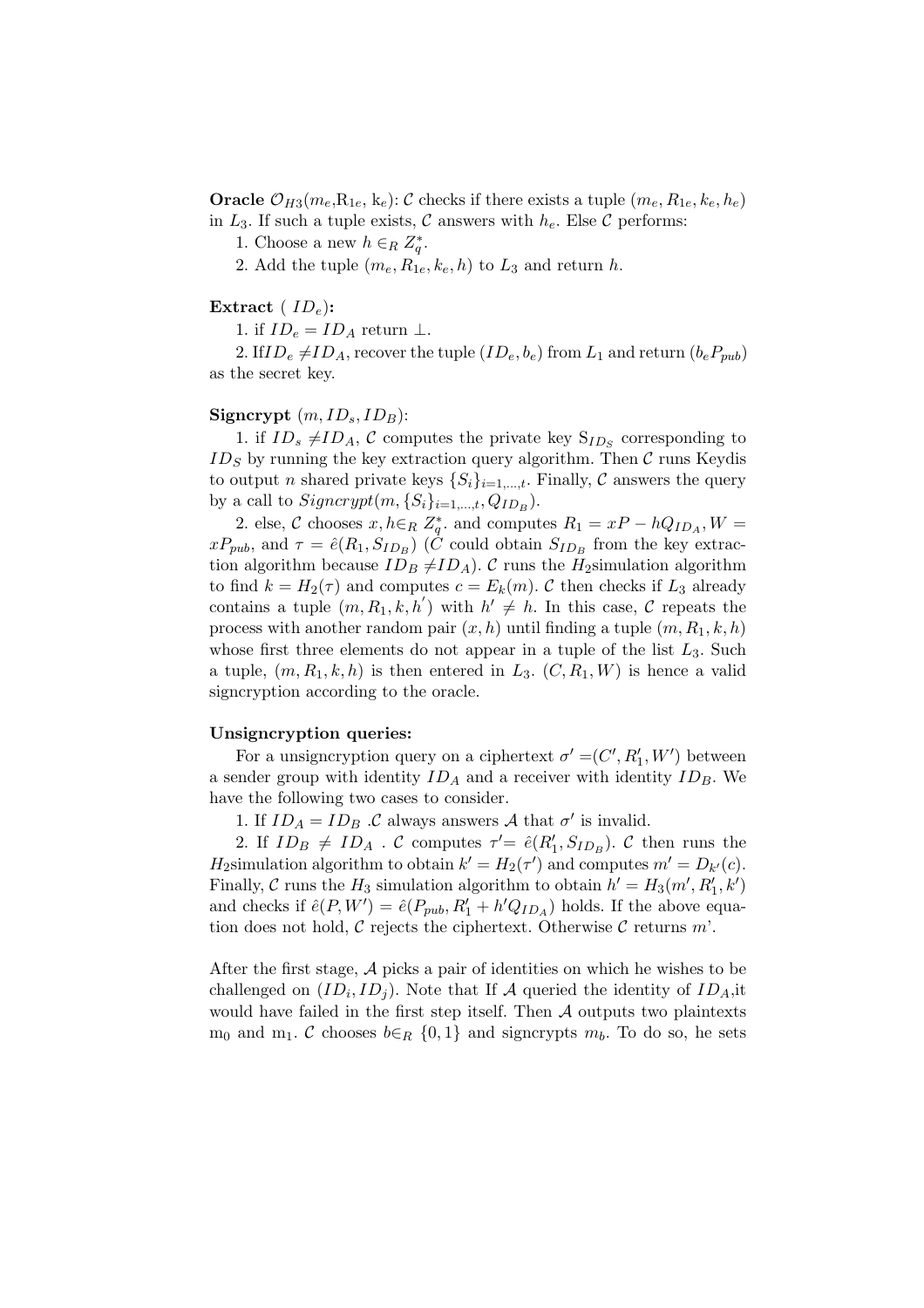$R_1^* = cP$ , obtains  $k^* = H_2(h)$  (where h is C candidate for the DBDH problem) from the  $H_2$  simulation algorithm, and computes  $c_b = E_{k'}(m_b)$ . Then  $\mathcal C$  chooses  $W^* \in \mathbb{G}_1^*$  and sends the ciphertext  $\sigma^* = (c_b, R_1^*, W^*)$  to  $\mathcal A$ .  $A$  then performs a second series of queries which is treated in the same way as the first one. At the end of the simulation, he produces a bit  $b_0$  for which he believes the relation  $\sigma^* = Signcrypt(m_{b'}, S_{ii=1,\dots,t}, ID_j)$  holds. At this moment, if  $b = b'$ , C outputs  $h = \hat{e}(R_1^*, S_{ID_j}) = \hat{e}(cP, abP) = \hat{e}(P, P)^{abc}$ as a solution of the DBDH problem, otherwise  $\mathcal C$  stops and outputs "failure".

So, we can see that the challenger  $\mathcal C$  has the same advantage in solving the DBDH problem as the adversary  $A$  has in distinguishing a valid signcrypted ciphertext from a random string. So, if there exists an adversary who can succeed in such a CCA2 attack with nonnegligible advantage, that means there exists an algorithm to solve the DBDH problem with non-negligible advantage. Since this is not possible, no adversary can distinguish a valid signcrypted ciphertext from a random string with non-negligible advantage. Hence the scheme is secure against any IND-IDTSC-CCA2 attack.

## 7 Conclusions

In this paper, we have studied an existing identity-based threshold signcryption scheme by Fagen Li [1]. They have proved the confidentiality of their scheme, but the unforgeability proof given by them is based on the underlying scheme's security which loses it's validity in the new scheme. We have shown a possible attack on their scheme where the clerk can obtain the secret key of the sender. Hence a total break of the system is possible. We have also proposed an improved scheme and we have proved its security formally in the existing security model for identity-based threshold signcryption schemes. We leave it as an open problem to investigate for more efficient schemes for identity-based threshold signcryption.

## References

- 1. Fagen Li , Yong Yu, "An efficient and Provably Secure ID- Based Threshold Signcryption Scheme" In ICCCAS 2008.
- 2. Zheng Y.: Digital signcryption or How to achieve cost(signature & Encrytpion) cost(signature) + cost(encryption). In: Kaliski Jr., B.S. (ed.) CRYPTO 1997. LNCS, vol. 1294, pp. 165179. Springer, Heidelberg 1997.
- 3. Petersen H., Michels M.: Cryptanalysis and improvement of signcryption schemes. In: IEE proceedings- Computers and Digital Techniques 1998.
- 4. Bao F., Deng R.H.: A signcryption scheme with signature directly verifiable by public key. In: Imai, H., Zheng, Y. (eds.) PKC 1998. LNCS, vol. 1431, pp. 5559. Springer, Heidelberg 1998.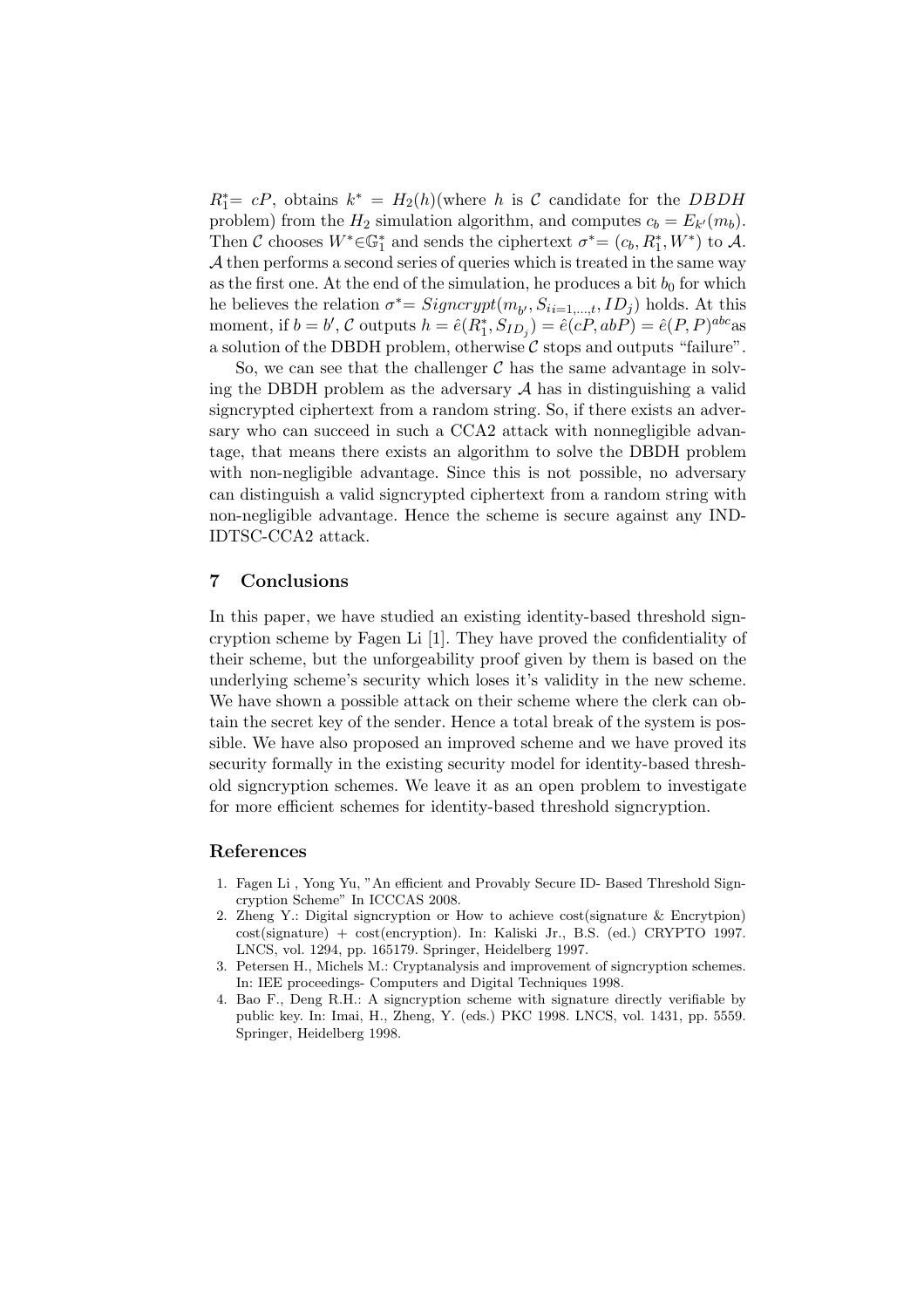- 5. J.H. An, Y. Dodis, and T. Rabin, "On the security of joint signature and encryption", In Proc. Advances in Cryptology-EUROCRYPT 2002, LNCS 2332, pp. 83–107, Springer-Verlag, 2002.
- 6. J. Baek, R. Steinfeld, and Y. Zheng, "Formal proofs for the security of signcryption", In Proc. Public Key Cryptography-PKC 2002, LNCS 2274, pp. 80–98, Springer-Verlag, 2002
- 7. Y. Desmedt and Y. Frankel, "Shared generation of authenticators and signatures", In Proc. Advances in Cryptography-CRYPTO'91, LNCS 576, pp. 457–469, Springer-Verlag, 1991.
- 8. Malone-Lee J: Identity based signcryption. In: Cryptology ePrint Archive. Report 2002/098, 2002.
- 9. Y. Desmedt, "Society and group oriented cryptography: a new concept", In Proc. Advances in Cryptography-CRYPTO'87, LNCS 293, pp. 120– 127, Springer-Verlag, 1987.
- 10. Chow S.S.M., Yiu S.M., Hui L.C.K., Chow K.P.: Efficient forward and provably secure ID-based signcryption scheme with public verifiability and public ciphertext authenticity. In: Lim, J.-I., Lee, D.-H. (eds.) ICISC 2003. LNCS, vol. 2971, pp. 352369. Springer, Heidelberg 2004.
- 11. Boyen X.: Multipurpose identity based signcryption: a swiss army knife for identity based cryptography. In: Boneh, D. (ed.) CRYPTO 2003. LNCS, vol. 2729, pp. 383399. Springer, Heidelberg 2003.
- 12. S. Duan, Z. Cao, and R. Lu, "Robust ID-based threshold signcryption scheme from pairings", In Proc. 2004 International Conference on Information security, pp. 33–37, Shanghai, China, 2004.
- 13. Mu Y., Varadharajan V.: Distributed signcryption. In Roy, B., Okamoto, E. (eds.) INDOCRYPT 2000. LNCS, vol. 1977, pp. 155-164. Springer, Heidelberg (2000)
- 14. Yang G., Wong D.S., Deng X.: Analysis and improvement of a signcryption scheme with key privacy. In:Zhou, J., Lopez, J., Deng, R.H., Bao, F. (eds.) ISC 2005. LNCS, vol. 3650, pp. 218-232. Springer, Heidelberg (2005).
- 15. C. Peng and X. Li, "An identity-based threshold signcryption scheme with semantic security", In Proc. Computational Intelligence and Security-CIS 2005, LNAI 3802, pp. 173–179, Springer-Verlag, 2005.
- 16. R.L. Rivest, A. Shamir, and L. Adleman, "A method for obtaining digital signatures and public-key cryptosystems", Communications of the ACM, Vol. 21, No. 2, pp. 120–126, 1978.
- 17. Adi Shamir: Identity-Based Cryptosystems and Signature Schemes. In: CRYPTO 1984, Lecture Notes in Computer Science, pp. 47-53, 1984.
- 18. Malone-Lee J., Mao M: Two birds one stone: signcryption using RSA. In: Joye, M. (ed.) CT-RSA 2003. LNCS, vol. 2612, pp. 211226. Springer, Heidelberg 2003.
- 19. B. Libert and J.J. Quisquater, "A new identity based signcryption schemes from pairings", In Proc. 2003 IEEE information theory workshop, pp. 155–158, Paris, France, 2003.
- 20. Steinfeld R., Zheng Y.: A signcryption scheme based on integer factorization. In:Okamoto, E., Pieprzyk, J.P., Seberry, J. (eds.) ISW 2000. LNCS, vol. 1975, pp. 308-322. Springer, Heidelberg (2000)
- 21. C. Ma, K. Chen, D. Zheng, and S. Liu, "Efficient and proactive threshold signcryption", In Proc. Information Security Conference-ISC 2005, LNCS 3650, pp. 233–243, Springer-Verlag, 2005.
- 22. Libert B., Quisquater J.-J.: Efficient signcryption with key privacy from gap Diffie-Hellman groups. In: Bao, F., Deng, R., Zhou, J. (eds.) PKC 2004. LNCS, vol. 2947, pp. 187-200. Springer, Heidelberg (2004).